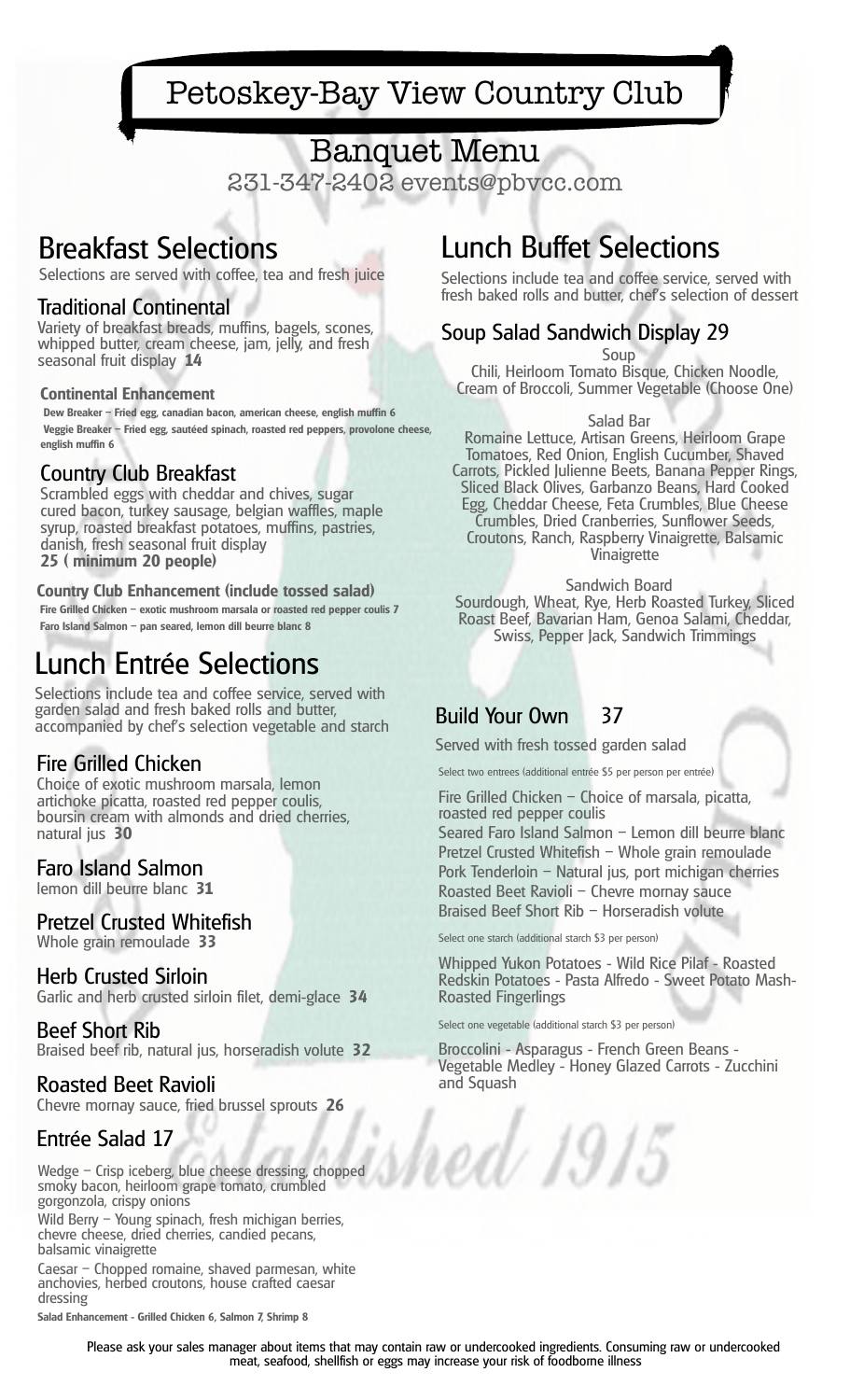# Banquet Menu

231-347-2402 events@pbvcc.com

# Dinner Entrée Selections

Selections include tea and coffee service, served with choice of salad, fresh baked rolls and butter, accompanied by chef's selection vegetable and starch

### Salad Course

Garden Salad - Artisan greens, heirloom tomato, english cucumber, red onion, carrot, balsamic vinaigrette

Classic Caesar - Crisp romaine, parmesan cheese, croutons, classic caesar dressing

Michigan Salad - Artisan greens, gorgonzola, dried cherries, pine nuts, red onions, raspberry vinaigrette

### Entrée Course

### Fire Grilled Chicken

Choice of exotic mushroom marsala, lemon artichoke picatta, roasted red pepper coulis, boursin cream with almonds and dried cherries, natural jus **32**

#### Faro Island Salmon Lemon dill beurre blanc **33**

Pretzel Crusted Whitefish Whole grain remoulade **34**

Roasted Strip Loin Wild mushroom ragout **40**

Herb Crusted Tenderloin Peppercorn demi-glace **48**

Almond Crusted Halibut Citrus basil beurre blanc **39**

Pork Tenderloin Natural Reduction **32**

Crab and Lobster Cake Bistro Sauce **47**

Roasted Beet Ravioli Chevre mornay sauce, fried brussel sprouts **26**

Establist

# Dinner Buffet Selections

Selections include tea and coffee service, served with fresh baked rolls and Butter, PBVCC salad bar, chef's selection of dessert

### Build Your Own 41

Select two entrees (additional entrée \$5 per person per entrée)

Fire Grilled Chicken – Choice of marsala, picatta, roasted red pepper coulis Seared Faro Island Salmon – Lemon dill beurre blanc

Pretzel Crusted Whitefish – Whole grain remoulade Pork Tenderloin – Natural jus, port michigan **Bhairieds** Beef Short Rib – Horseradish volute Roasted Beet Ravioli – Chevre mornay sauce

Select one starch (additional starch \$3 per person)

Whipped Yukon Potatoes - Wild Rice Pilaf - Roasted Redskin Potatoes - Sweet Potato Mash - Roasted **Fingerlings** 

Select one vegetable (additional starch \$3 per person)

Broccolini - Asparagus - French Green Beans - Vegetable Medley - Honey Glazed Carrots - Zucchini and Squash

### Dinner Buffet Enhancement

Carving Station – Choice of fire grilled sirloin, or roasted prime rib with appropriate condiments **10**

# Dessert Selections

Vanilla Bean Crème Brulee Caramelized sugar, fresh fruits **8**

New York Cheesecake Seasonal accompaniments **8**

All Natural Pies Choice of apple, cherry, blueberry served with ice cream **7**

Chocolate Lave Cake Vanilla bean ice cream **8**

Key Lime Pie Whipped cream, raspberry coulis **8**

Flourless Chocolate Tortes Seasonal accompaniments **8**

Mini Pastry Display Variety of bite sized desserts **10**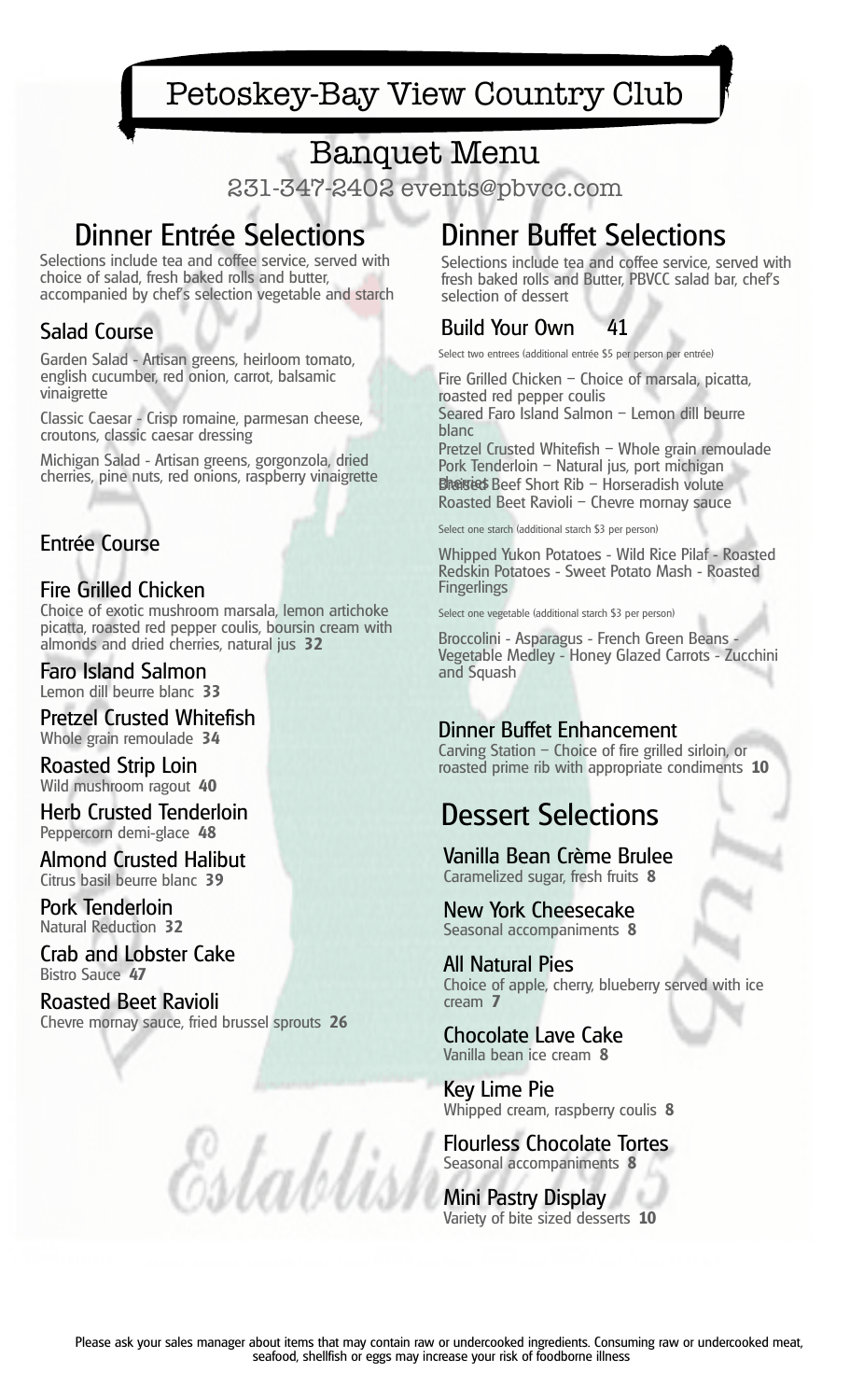## Banquet Menu

231-347-2402 events@pbvcc.com

# Cold Hors d'oeuvres **Selections**

Prices are per item, minimum 20 pieces per item Four Dollar Option

Heirloom Tomato Bruschetta Sweet balsamic glaze

Cranberry Walnut Pinwheel Cream cheese filling

Boursin Stuffed Cucumber Red pepper diamond

Caprese kabob Roasted garlic oil, aged balsamic

Smoked Salmon Canapé Dill cream

Roasted Grape Crostini Pistachios and gorgonzola

Antipasti Skewer Basil Pesto

Five Dollar Option

Tuna Poke Taco Asian slaw

Chicken Deviled Eggs Buffalo drizzle

Tenderloin Canapé Horseradish cream

Scallop Tostadas Avocado puree

Morel Mushroom Canapé Brie Mornay

Shrimp Cocktail Shooter Horseradish spiked cocktail, lemon wedge

### Chef Choice Hors d'oeuvres **Selection**

Seven Dollars Per Person Chefs Selection of Upscale Hot and Cold Hors d' oeuvres

# Hot Hors d'oeuvres **Selections**

Prices are per item, minimum 20 pieces per item Four Dollar Option

Candy Apple Pork Belly Sweet bourbon glaze

Beef or Chicken Satay Teriyaki glaze

Cuban Spring Roll Dill Mustard Dip

Spanakopita Tzatziki Sauce

Chicken and Lemon Grass Pot Sticker Sweet chili sauce

Vegetable Pot Sticker Sweet chili sauce

Coconut Shrimp Mae ploy sauce

Five Dollar Option

Chicken Quesadilla Cone Cilantro lime crèma

Mini Pizza Tartlets Aged balsamic glaze

Curry Chicken Taco Mandarin relish

Wild Mushroom Tart Brie mornay

Crab Cake Red pepper aioli

Duck Bacon Wonton Roasted corn

Bacon Wrapped Scallop Honey glaze

Beef Wellington Wild mushroom duxelle

Bacon Wrapped Date Honey glaze

Spinach and Goat Cheese Tartlets Aged balsamic glaze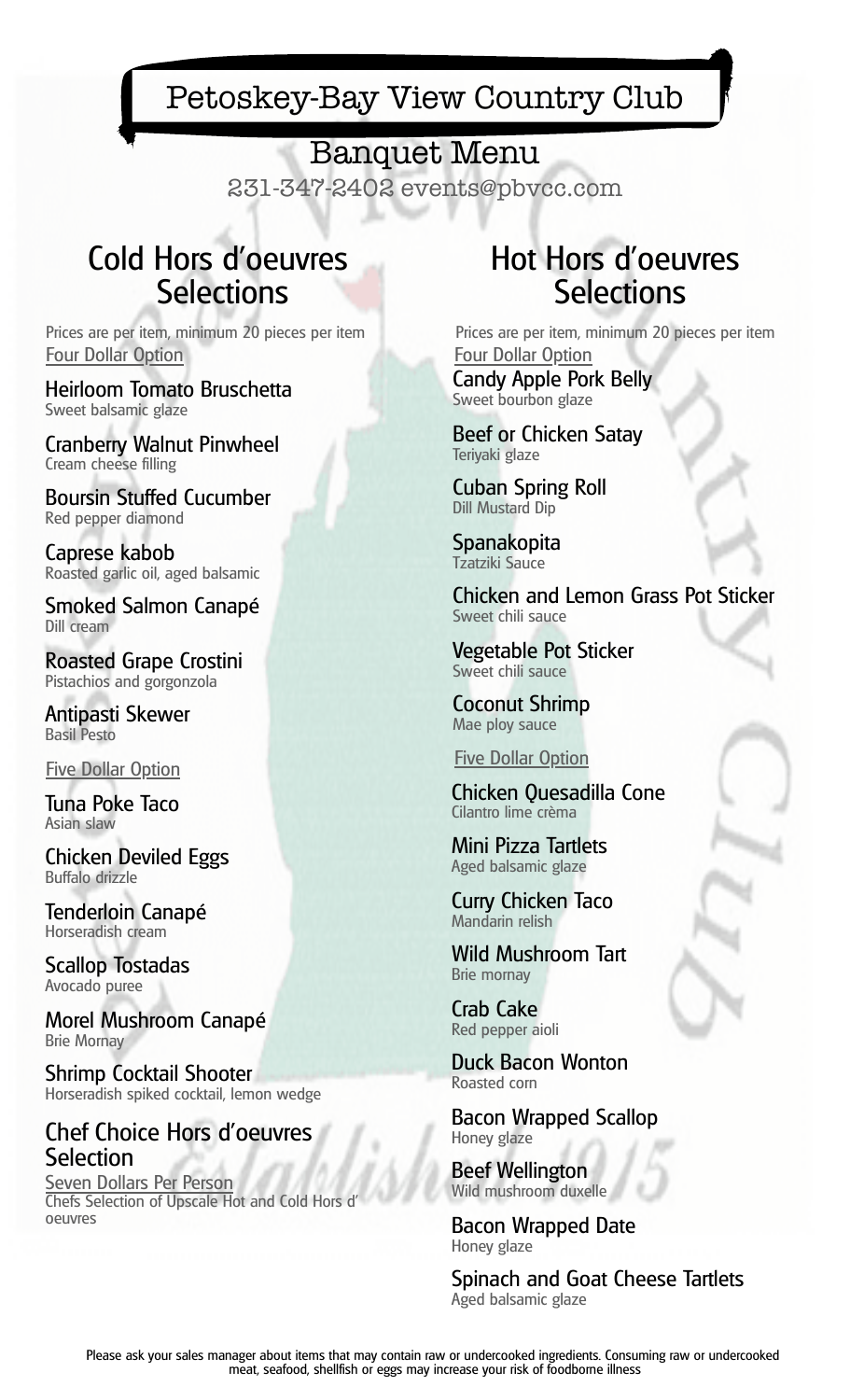## Banquet Menu

231-347-2402 events@pbvcc.com

# Display Selections

Prices are per person, minimum 20 people per display

#### Mediterranean Display

Heirloom tomato bruschetta – traditional hummus - red pepper hummus - marinated artichoke hearts - spicy feta dip – tzatziki - pickles – peppers – olives - grilled pita - naan bread - flat bread crackers - pita chips – baguettes **8**

Grilled Veggie Display Asparagus – zucchini – squash – roasted peppers – portabella mushrooms – red onions **7**

Charcuterie Display Imported and domestic cheese – cured meats - jams - dried fruits - nuts and berries **9**

Cheese Display Imported and domestic cheese - jams - dried fruits - nuts and berries **7**

Fresh Seasonal Fruit Display Pineapple – melons – grapes – berries – raspberry yogurt dip **7**

Vegetable Crudité Display Celery – carrots – broccoli – cauliflower – bell peppers – vegetable dip **6**

Chips & Dips Tortilla chips – salsa – guacamole – queso **5**

# Petoskey-Bay View Country Club Policies

Our clubhouse is available for member events to serve our members and their guests. Our season begins on May 1 and is open to our membership until October 31st each year.

All events held at the Petoskey-Bay View Country Club must be sponsored by a member in good standing.

Clubhouse operations may not be closed to the membership during the months of July and August. Exceptions can be made with board approval.

Room Rental fee will be charged for all non-member events.

We reserve the right to set the price for an event 30 days before the event.

We request a guaranteed number of attendees by 7 days prior to the event

All Food and Beverage served will be subject to 6% sales tax and 22% gratuity

Petoskey-Bay View Country Club will only accept cash or personal checks for payment from non-members. Member events will be billed to their account.

Any event that would like to bring in their own cake is permitted but will be charged a cake-cutting fee of \$1 per guest.